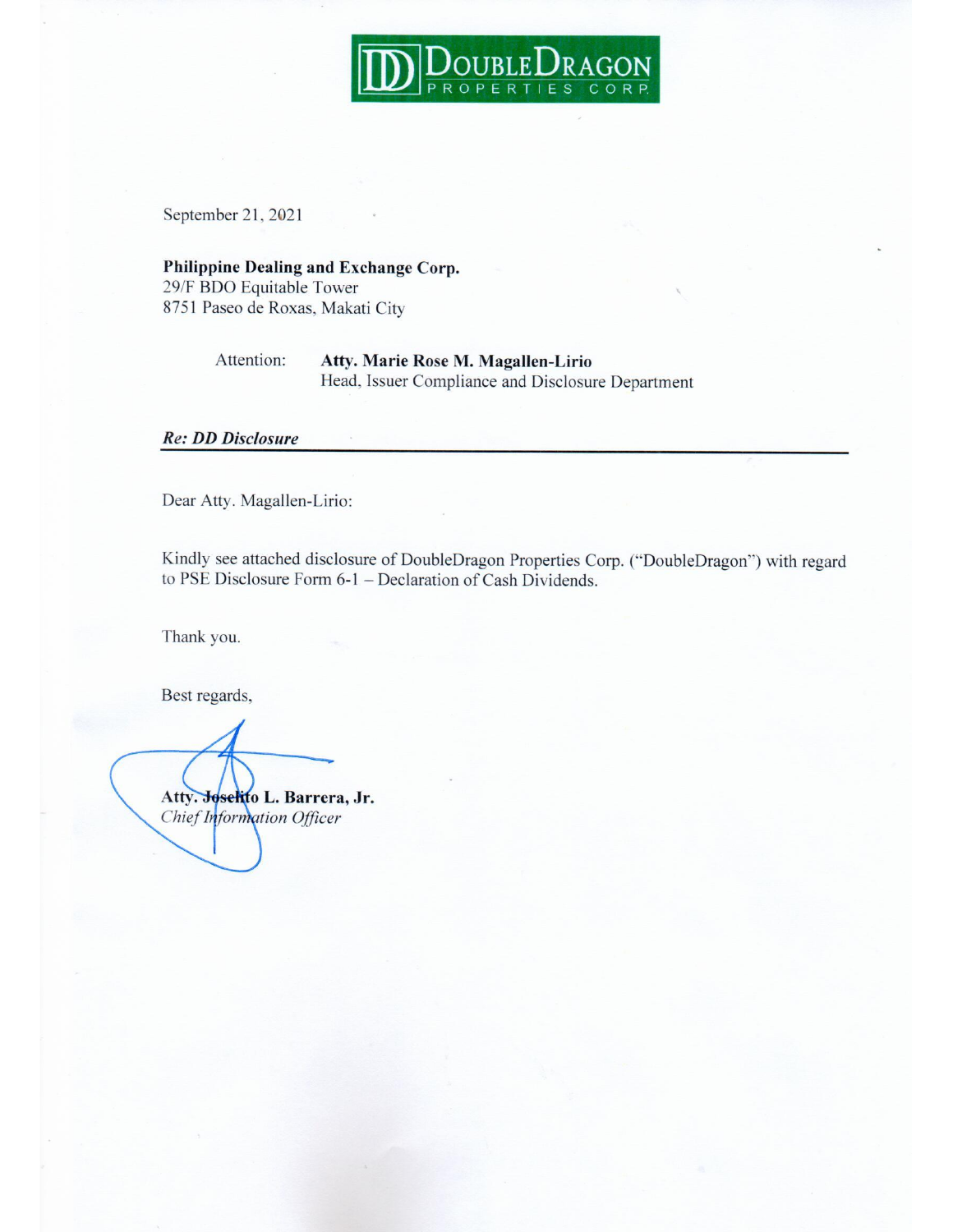

September 20, 2021

### **Janet Encarnacion**

Head Disclosures Department Philippine Stock Exchange PSE Tower, 5th Avenue cor. 28th Street, Bonifacio Global City, Taguig City

Dear Ms. Encarnacion,

### **Request for Uploading of PSE Disclosure Form 6-1 – Declaration of Cash Dividends**

This is to request for the uploading of the attached PSE Disclosure Form 6-1 – Declaration of Cash Dividends to the PSE EDGE Portal ("Portal") for the reason that we have encountered a technical problem that prevented the access and use of the Portal for the intended disclosure.

Thank you.

Very truly yours,

**Joselito L. Barrera, Jr.** Chief Information Officer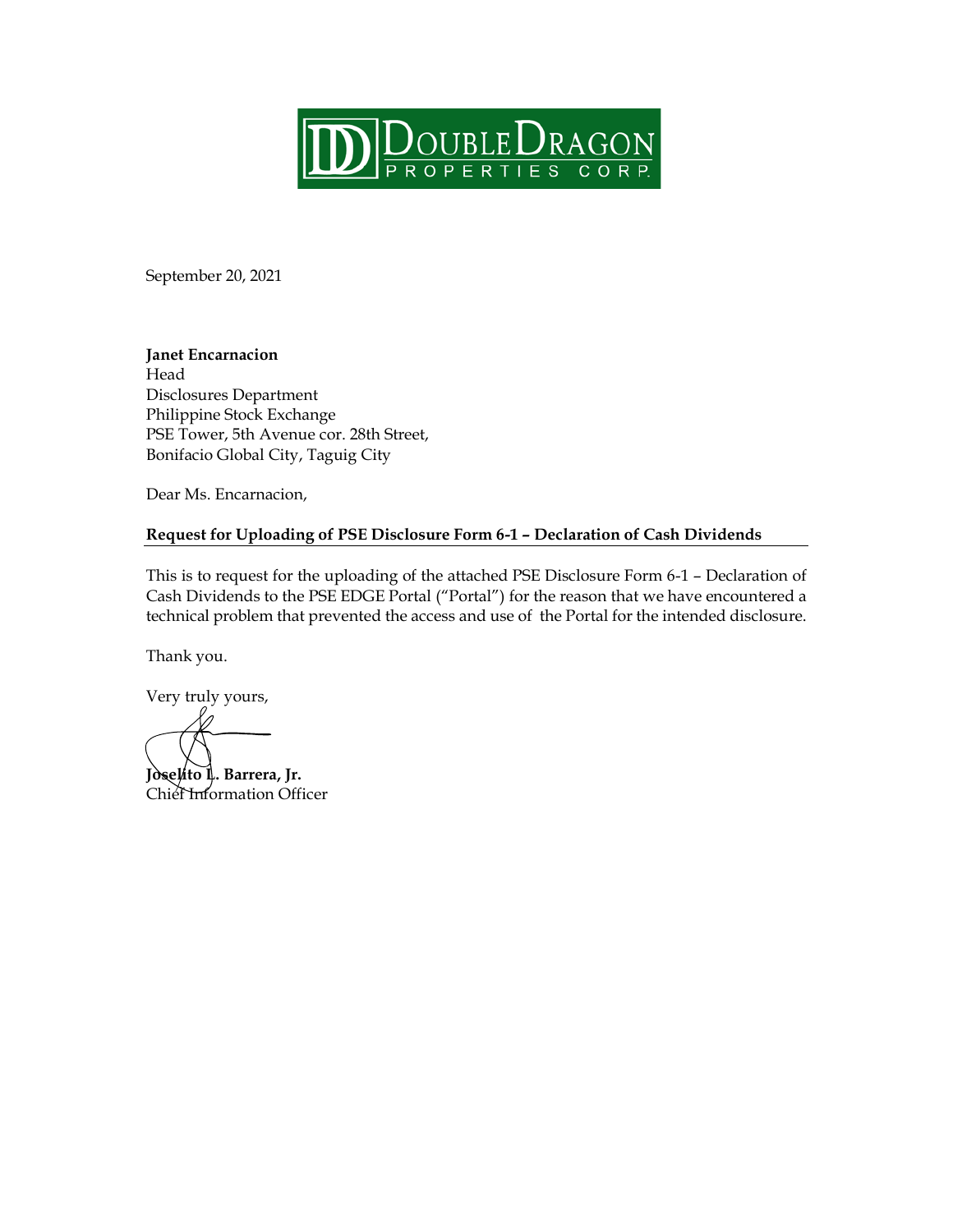## **SECURITIES AND EXCHANGE COMMISSION**

**SEC FORM 17-C**

#### **CURRENT REPORT UNDER SECTION 17 OF THE SECURITIES REGULATION CODE AND SRC RULE 17.2(c) THEREUNDER**

| Sep 20, 2021<br>Calendar                                       |                                                                                                   |   |
|----------------------------------------------------------------|---------------------------------------------------------------------------------------------------|---|
| 2. SEC Identification Number                                   |                                                                                                   |   |
| 30354                                                          |                                                                                                   |   |
| 3. BIR Tax Identification No.                                  |                                                                                                   |   |
| 287191423000                                                   |                                                                                                   |   |
| 4. Exact name of issuer as specified in its charter            |                                                                                                   |   |
| DOUBLEDRAGON PROPERTIES CORP.                                  |                                                                                                   |   |
| 5. Province, country or other jurisdiction of incorporation    |                                                                                                   |   |
| Republic of the Philippines                                    |                                                                                                   |   |
| 6. Industry Classification Code(SEC Use Only)                  |                                                                                                   |   |
|                                                                |                                                                                                   |   |
| 7. Address of principal office                                 |                                                                                                   |   |
|                                                                | DD Meridian Park Bay Area Brgy. 76 Zone 10, San Rafael, Pasay City Metro Manila, Philippines      |   |
| Postal Code<br>1302                                            |                                                                                                   |   |
| 8. Issuer's telephone number, including area code              |                                                                                                   |   |
| +63288567111                                                   |                                                                                                   |   |
| 9. Former name or former address, if changed since last report |                                                                                                   |   |
| N/A                                                            |                                                                                                   |   |
|                                                                | 10. Securities registered pursuant to Sections 8 and 12 of the SRC or Sections 4 and 8 of the RSA |   |
|                                                                |                                                                                                   | + |
| <b>Title of Each Class</b>                                     | Number of Shares of Common Stock Outstanding and<br><b>Amount of Debt Outstanding</b>             |   |
| Common                                                         | 2.367.528.600                                                                                     |   |
| Preferred                                                      | 100,000,000                                                                                       |   |
| Total Debt (In Millions of Pesos)                              | 48,655.91                                                                                         |   |
| 11. Indicate the item numbers reported herein                  |                                                                                                   |   |
|                                                                |                                                                                                   |   |

*corporate disclosures, including financial reports. All data contained herein are prepared and submitted by the disclosing party to*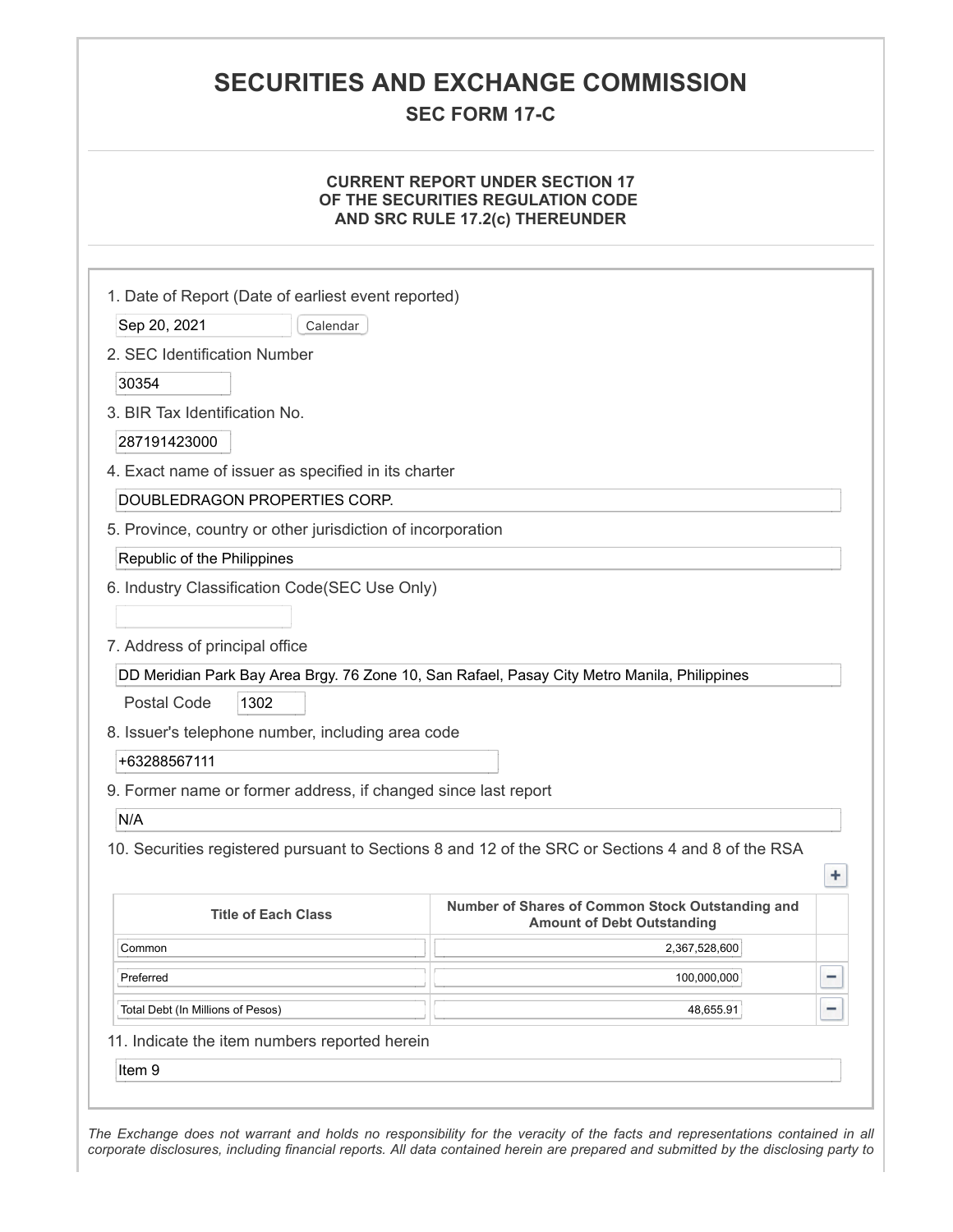*the Exchange, and are disseminated solely for purposes of information. Any questions on the data contained herein should be addressed directly to the Corporate Information Officer of the disclosing party.*



# **DoubleDragon Properties Corp. DD**

#### **PSE Disclosure Form 6-1 - Declaration of Cash Dividends** *References: SRC Rule 17 (SEC Form 17-C) and Sections 6 and 4.4 of the Revised Disclosure Rules*

**Subject of the Disclosure**

Declaration of regular cash dividend to all Preferred Share stockholders of the Corporation.

**Background/Description of the Disclosure**

The Board of Directors approved today, September 20, 2021, a Regular Cash Dividend to the Preferred Shareholders in the amount of PhP1.61945 per share.

The regular dividends will be paid to all Preferred Shareholders on record as of October 4, 2021 and will be paid on October 14, 2021.

#### **Type of Securities**

| <b>Common</b>                 |      |  |
|-------------------------------|------|--|
| <b>O</b> Preferred            | DDPR |  |
| $\circlearrowright$<br>Others | N/A  |  |

#### **Cash Dividend**

| Date of Approval by<br><b>Board of Directors</b>                           | Calendar<br>Sep 20, 2021                      |
|----------------------------------------------------------------------------|-----------------------------------------------|
| <b>Other Relevant</b><br><b>Regulatory Agency, if</b><br>applicable        | N/A                                           |
| Date of Approval by<br><b>Relevant Regulatory</b><br>Agency, if applicable | <b>TBA</b><br>Calendar<br>N/A<br>N/A          |
| Type (Regular or<br>Special)                                               | Regular                                       |
| <b>Amount of Cash</b><br><b>Dividend Per Share</b>                         | PhP1.61945                                    |
| <b>Record Date</b>                                                         | Calendar<br><b>TBA</b><br>N/A<br>Oct 4, 2021  |
| <b>Payment Date</b>                                                        | <b>TBA</b><br>N/A<br>Calendar<br>Oct 14, 2021 |
|                                                                            |                                               |

**Source of Dividend Payment**

Unrestricted Retained Earnings as of June 30, 2021.